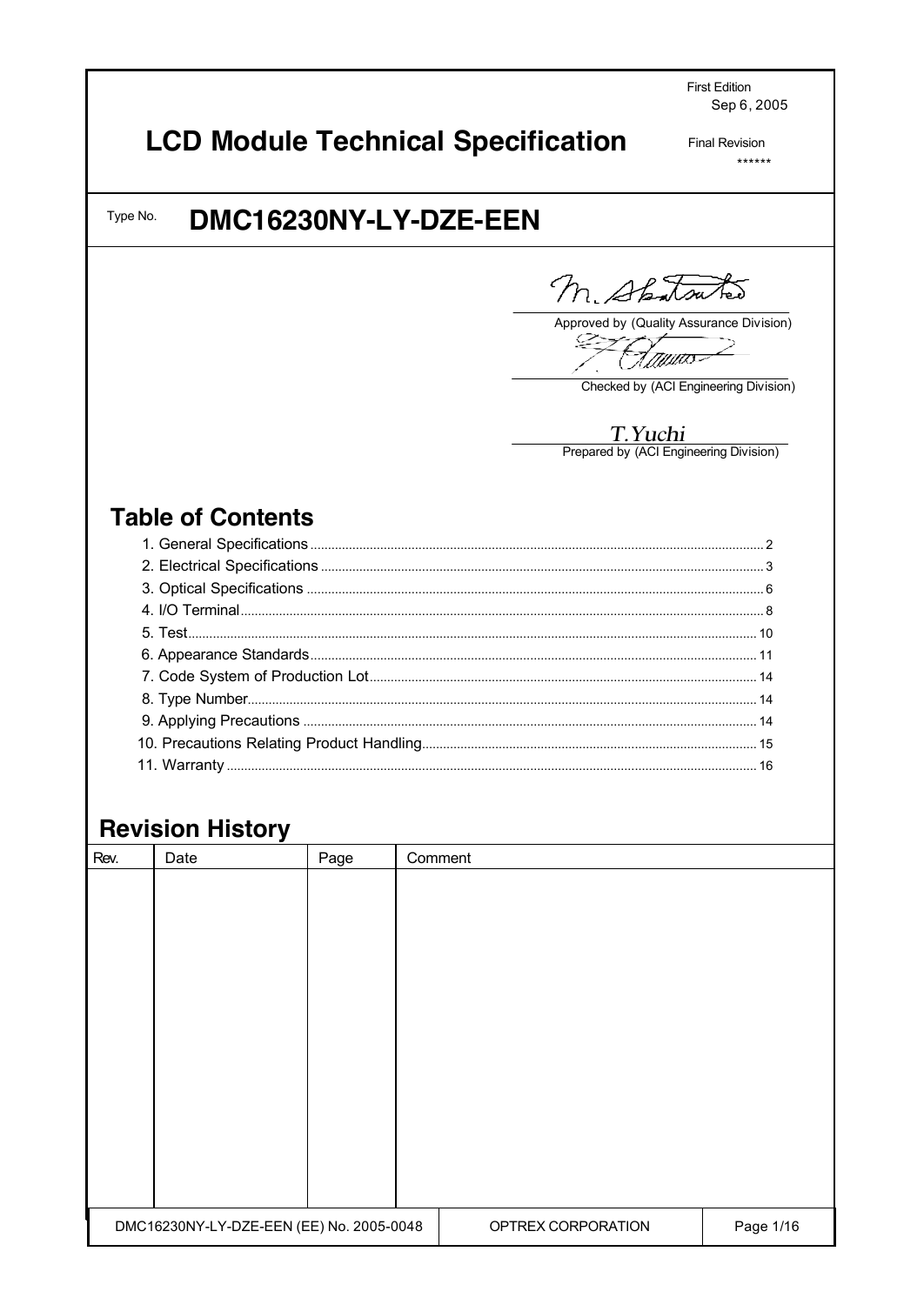### 1.General Specifications

|                      |                           | Operating Temp. : min. $0^{\circ}$ C ~ max. 50 $^{\circ}$ C                                                                                                                                    |
|----------------------|---------------------------|------------------------------------------------------------------------------------------------------------------------------------------------------------------------------------------------|
| Storage Temp.        |                           | : min. - $20^{\circ}$ C ~ max. 70 $^{\circ}$ C                                                                                                                                                 |
| Display Format       |                           | : 16 characters $\times$ 2 lines                                                                                                                                                               |
| Display Fonts        |                           | : $5 \times 7$ dots + cursor (1 character)                                                                                                                                                     |
| Viewing Area         |                           | : 99.0 (W) $\times$ 24.0 (H) mm                                                                                                                                                                |
| Outline Dimensions : |                           | 122.0 (W) $\times$ 44.0 (H) $\times$ 14.6 max. (D) mm                                                                                                                                          |
| Weight               | ÷                         | 75g max.                                                                                                                                                                                       |
| LCD Type             | ÷.                        | NTD-7136<br>(STN / Yellow-mode / Transmissive)                                                                                                                                                 |
| <b>Viewing Angle</b> | $\mathbb{R}^{\mathbb{Z}}$ | 6:00                                                                                                                                                                                           |
| <b>Backlight</b>     | ÷.                        | LED Backlight / Yellow-green                                                                                                                                                                   |
| Drawings             | ÷                         | Dimensional Outline UE-31362C                                                                                                                                                                  |
| RoHS regulation      | t.                        | To our best knowledge, this product satisfies material<br>requirement of RoHS regulation.<br>Our company is doing the best efforts to obtain<br>the equivalent certificate from our suppliers. |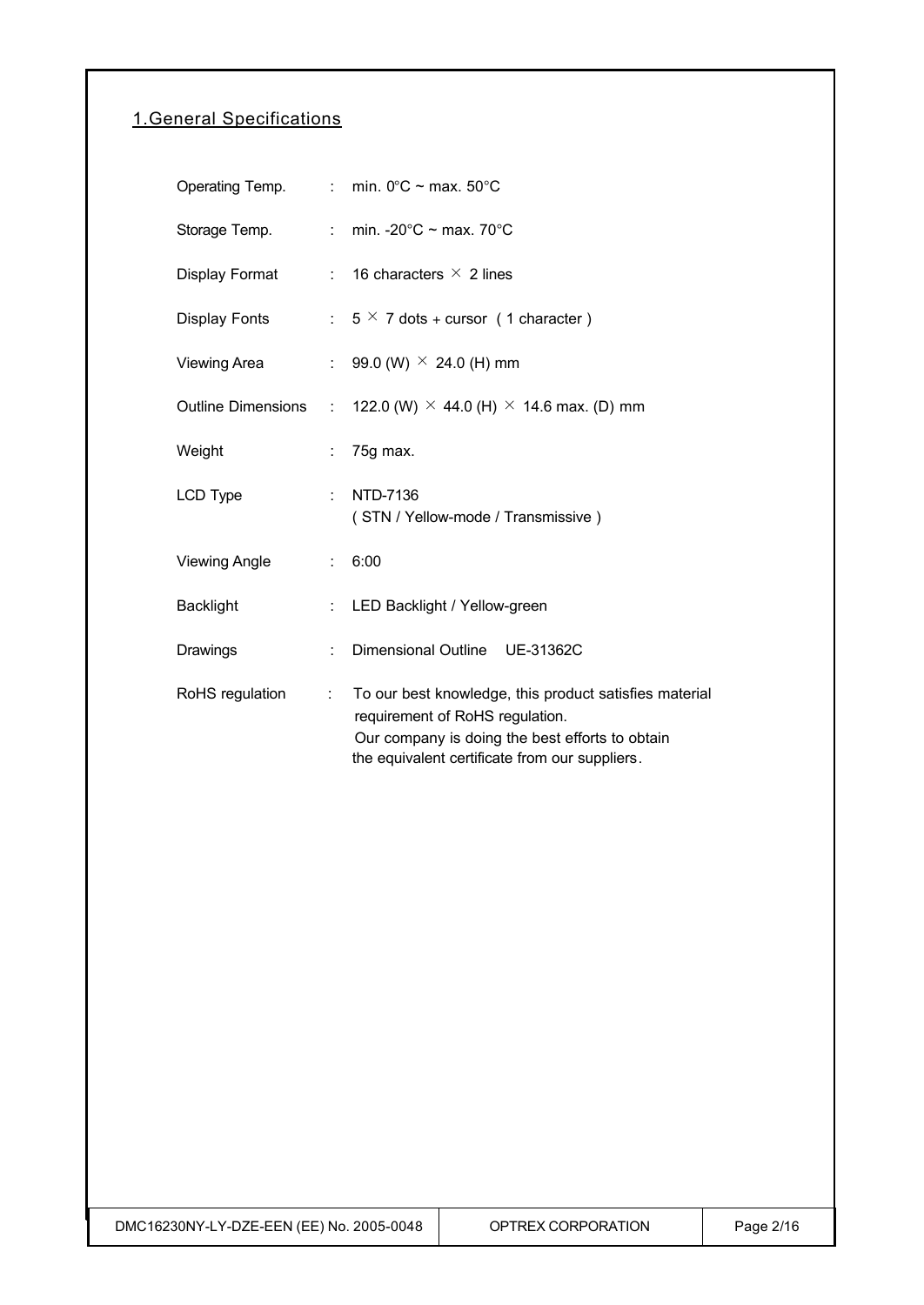### 2.Electrical Specifications

2.1.Absolute Maximum Ratings

|                       |                |            |        |           | Vss=0V |
|-----------------------|----------------|------------|--------|-----------|--------|
| Parameter             | Symbol         | Conditions | Min.   | Max.      | Units  |
| Supply Voltage        | Vcc-Vss        |            | $-0.3$ | 7.0       | V      |
| (Logic)               |                |            |        |           |        |
| <b>Supply Voltage</b> | <b>VCC-VEE</b> |            | 0      | 13.0      | v      |
| (LCD Drive)           |                |            |        |           |        |
| Input Voltage         | V١             |            | $-0.3$ | $Vcc+0.3$ | v      |
|                       |                |            |        |           |        |

#### 2.2.DC Characteristics

Ta=25°C, Vss=0V Parameter Symbol Conditions Min. Typ. Max. Units Supply Voltage (Logic) Vcc-Vss | - | 4.5 | - | 5.5 | V Supply Voltage (LCD Drive) VCC-VEE V High Level Input Voltage  $V_{\text{IH}}$   $V_{\text{CC}} = 5.0V \pm 10\%$   $2.2$   $-1$   $-1$   $V_{\text{CC}}$   $V$ Low Level Input Voltage  $V_{IL}$   $V_{CC}=5.0V\pm10\%$   $-0.3$   $-1$   $-0.6$   $V$ High Level Output Voltage  $V$ OH  $\bigcup$  IOH = -0.205 mA  $\bigcup$  2.4  $\bigcup$  -  $\bigcup$  -  $\bigcup$  V Low Level Output Voltage  $V$ OL  $\begin{array}{|c|c|c|c|c|c|c|c|c|} \hline \end{array}$  lo\_1.2mA  $\begin{array}{|c|c|c|c|c|c|c|c|} \hline \end{array}$  -  $\begin{array}{|c|c|c|c|c|c|} \hline \end{array}$  - 0.4 V Supply Current | Icc | Vcc-Vss=5.0V | - | 1.8 | 3.0 | mA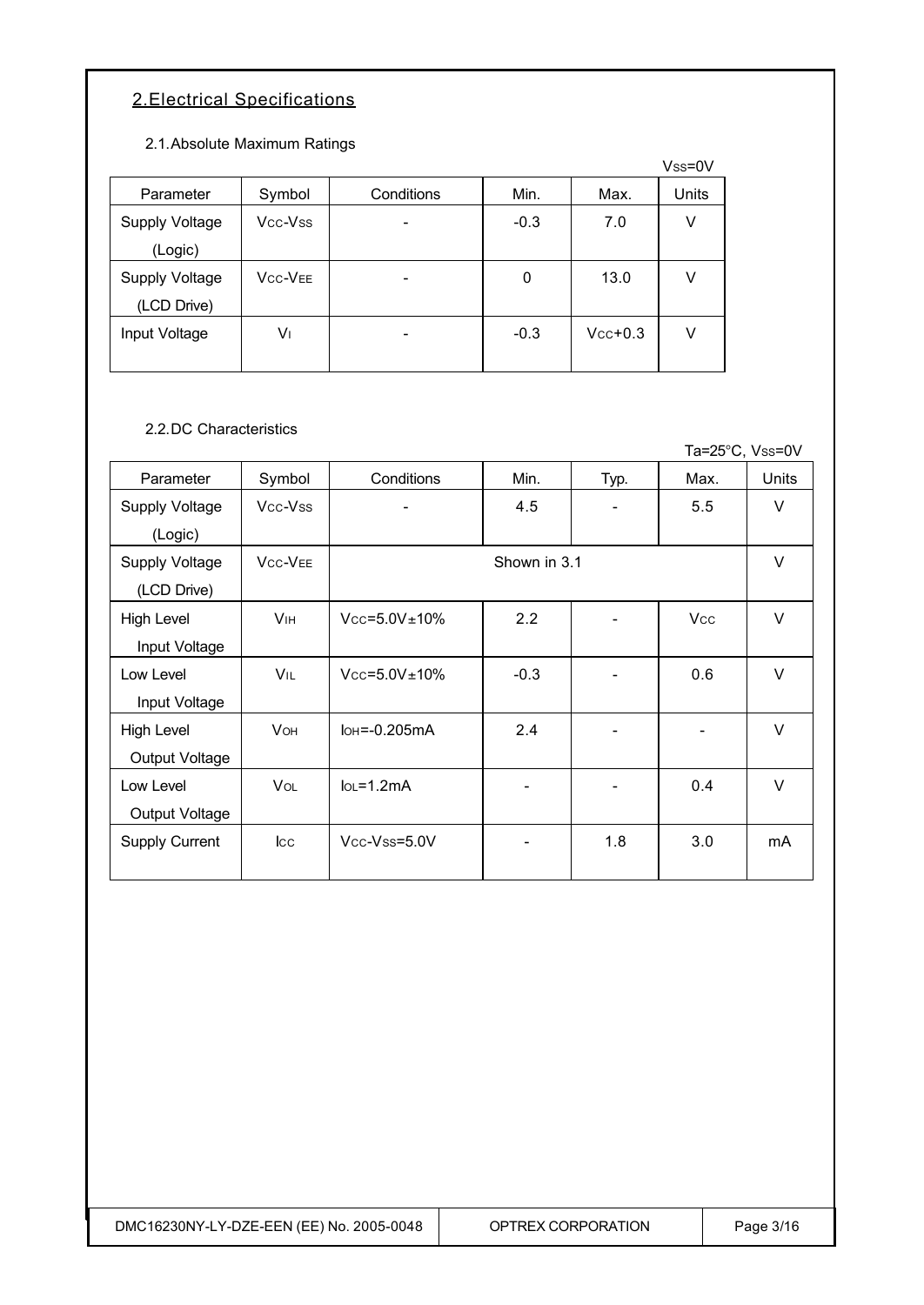#### 2.3.AC Characteristics

 $Vcc = 5.0V \pm 10%$ 

| Parameter                | Symbol                             | Conditions | Min. | Max.                     | Units |
|--------------------------|------------------------------------|------------|------|--------------------------|-------|
| Enable Cycle Time        | $t_{\rm CYC}$                      | Fig. 1, 2  | 500  | $\overline{\phantom{a}}$ | ns    |
| Enable Pulse Width       | <b>PWEH</b>                        | Fig. 1, 2  | 230  | $\overline{\phantom{a}}$ | ns    |
| Enable Rise/Fall Time    | $t_{\text{E}}$ r, $t_{\text{E}}$ f | Fig.1, 2   |      | 20                       | ns    |
| Address Setup Time       | tas                                | Fig. 1, 2  | 40   |                          | ns    |
| <b>Address Hold Time</b> | t <sub>ан</sub>                    | Fig.1, 2   | 10   |                          | ns    |
| Write Data Setup Time    | t <sub>DSW</sub>                   | Fig.1      | 80   | $\overline{\phantom{a}}$ | ns    |
| Write Data Hold Time     | $t_{\text{DHW}}$                   | Fig.1      | 10   | $\overline{\phantom{a}}$ | ns    |
| Read Data Delay Time     | <b>L</b> <sub>DDR</sub>            | Fig.2      |      | 160                      | ns    |
| Read Data Hold Time      | $t_{\text{DHR}}$                   | Fig.2      | 5    | -                        | ns    |







Fig.2 Read Operation Timing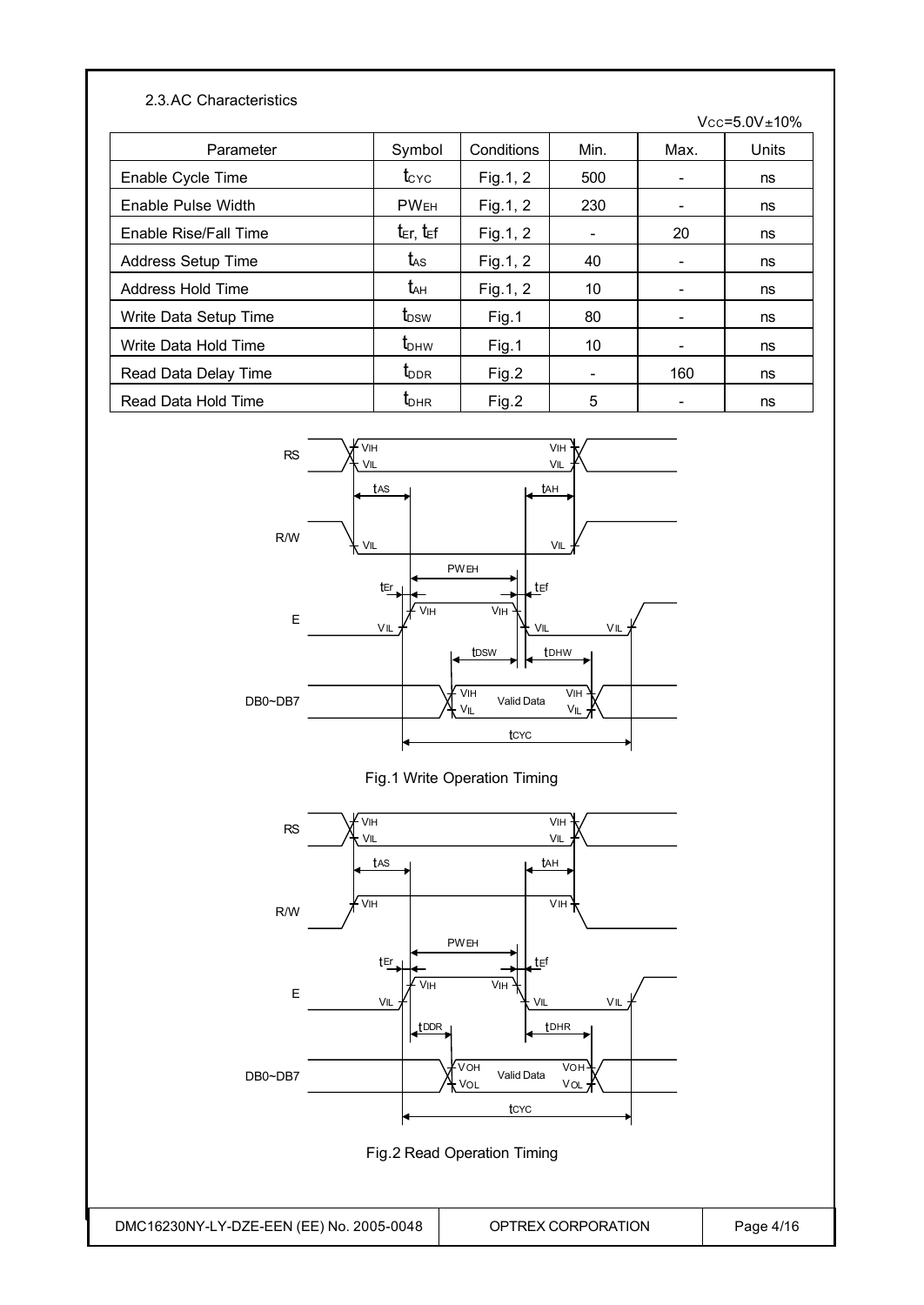#### 2.4.Lighting Specifications

#### 2.4.1.Absolute Maximum Ratings

|                              |        |            |                          |      |      | Ta=25 $^{\circ}$ C |
|------------------------------|--------|------------|--------------------------|------|------|--------------------|
| Parameter                    | Symbol | Conditions | Min.                     | Typ. | Max. | Units              |
| <b>Foward Current</b>        | IF     | Note 1     | $\overline{\phantom{0}}$ |      | 480  | mA                 |
| Reverse Voltage              | Vr     | -          | -                        |      | 8    |                    |
| <b>LED Power Dissipation</b> | PD     |            | $\overline{\phantom{0}}$ |      | 21   | W                  |

Note 1 : Refer to the foward current derating curve.



#### 2.4.2.Operating Characteristics

Ta=25°C

| Parameter                | Symbol | Conditions  | Min. | Typ. | Max. | Jnits             |
|--------------------------|--------|-------------|------|------|------|-------------------|
| <b>Foward Voltage</b>    | VF     | $F = 240mA$ | 3.8  | 4.0  | 4.2  |                   |
| Luminance of             |        | $F = 240mA$ | 60   |      | -    | cd/m <sup>2</sup> |
| <b>Backlight Surface</b> |        |             |      |      |      |                   |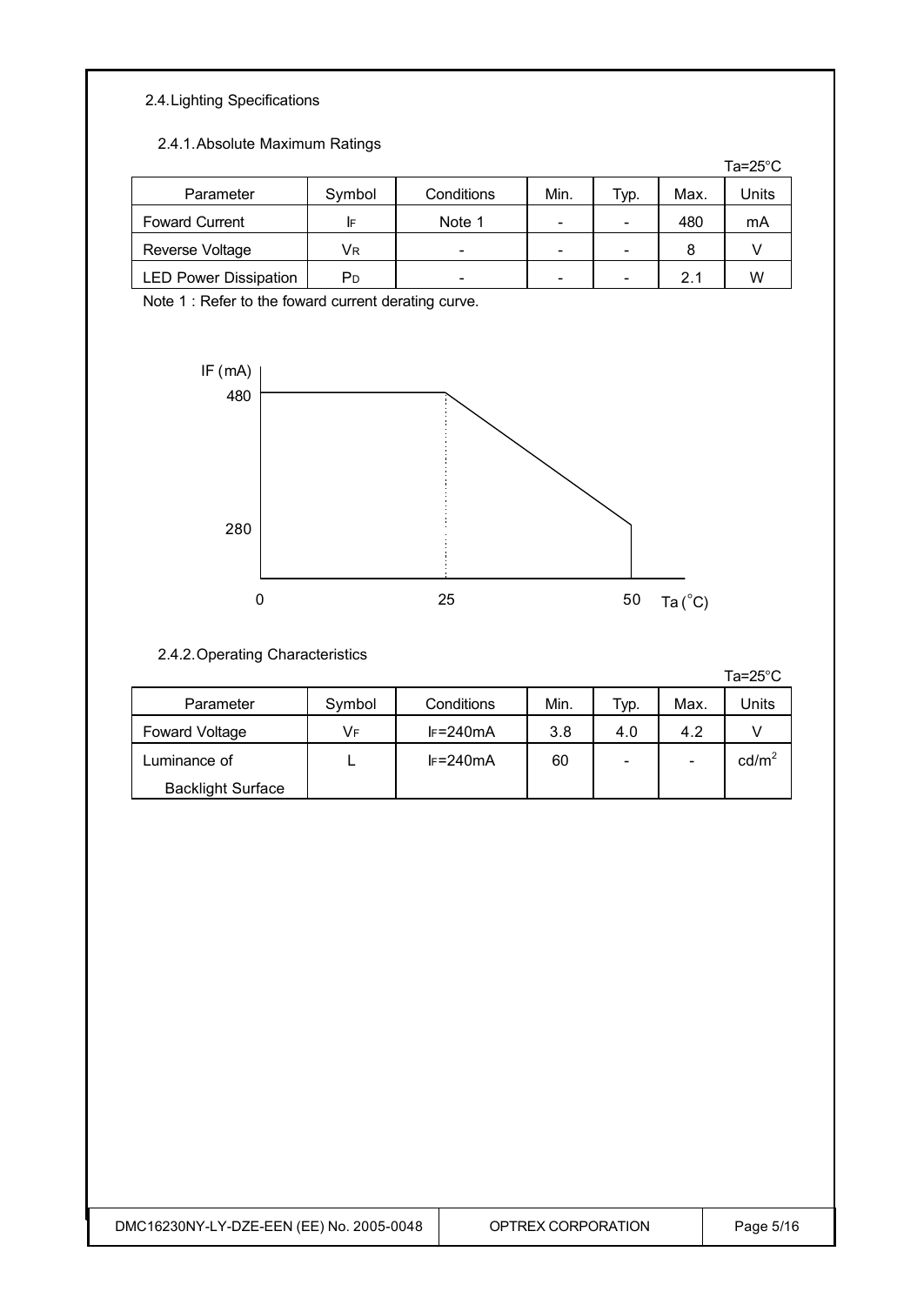### 3.Optical Specifications

3.1.LCD Driving Voltage

| Parameter                  | Symbol  | Conditions        | Min. | Typ. | Max. | Units |
|----------------------------|---------|-------------------|------|------|------|-------|
| Recommended                |         | Ta= $0^{\circ}$ C | -    | -    | 5.5  |       |
| <b>LCD Driving Voltage</b> | Vcc-Vee | Ta=25°C           | 4.6  | 4.9  | 5.2  |       |
| Note 1                     |         | Ta=50°C           | 4.2  | -    | -    |       |

Note 1 : Voltage (Applied actual waveform to LCD Module) for the best contrast. The range of minimum and maximum shows tolerance of the operating voltage. The specified contrast ratio and response time are not guaranteed over the entire range.

3.2.Optical Characteristics

Ta=25°C, 1/16 Duty, 1/4.5 Bias, V<sub>D</sub>=4.9V (Note 4),  $\theta$ = 0°,  $\phi$ = - °

|                       | Parameter    | Symbol | Conditions                           | Typ. | Max. | Units |    |
|-----------------------|--------------|--------|--------------------------------------|------|------|-------|----|
| <b>Contrast Ratio</b> | Note 1       | CR     | $\theta = 0^\circ$ , $\phi = -\circ$ | 12   |      |       |    |
| <b>Viewing Angle</b>  |              |        | Shown in 3.3                         |      |      |       |    |
| Response              | Rise Note 2  | Том    | $\overline{\phantom{0}}$             |      | 130  | 200   | ms |
| Time                  | Decay Note 3 | Гоғғ   | -                                    |      | 180  | 280   | ms |

Note 1 : Contrast ratio is definded as follows.  $(CR = \text{LOF } / \text{LON})$ 

Lon: Luminance of the ON segments

LOFF: Luminance of the OFF segments

Note 2 :The time that the luminance level reaches 90% of the saturation level from 0% when ON signal is applied.

Note 3 :The time that the luminance level reaches 10% of the saturation level from 100% when OFF signal is applied.

Note 4 : Definition of Driving Voltage VD

Assuming that the typical driving waveforms shown below are applied to the LCD Panel at 1/A Duty - 1/B Bias ( A : Duty Number, B : Bias Number ). Driving voltage V<sub>D</sub> is definded as follows.

#### $V_D = (Vth1+Vth2)/2$

Vth1 : The voltage Vo-P that should provide 50% of the saturation level in the luminance at the segment which the ON signal is applied to.

Vth2 : The voltage Vo-P that should provide 50% of the saturation level in the luminance at the segment which the OFF signal is applied to.

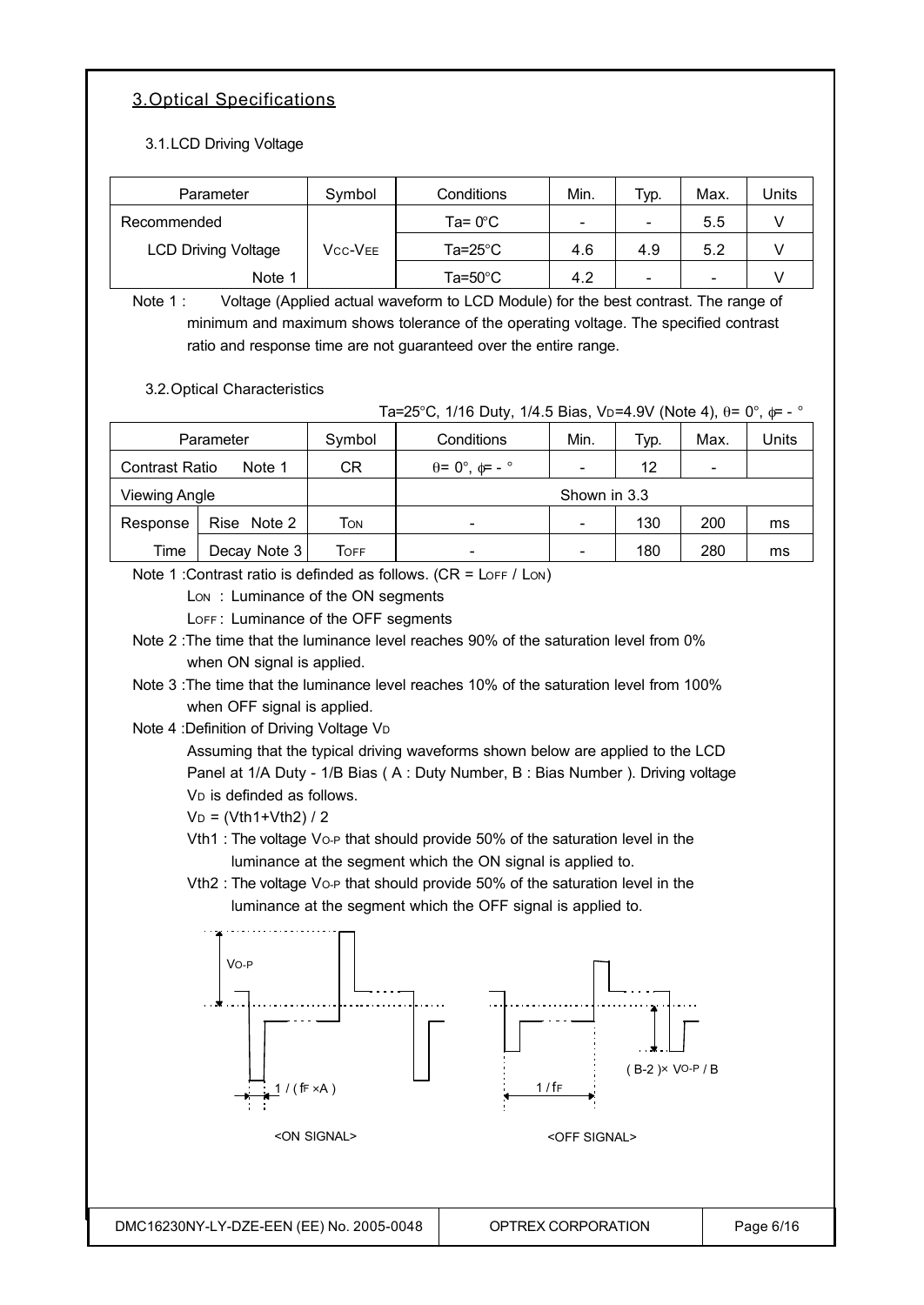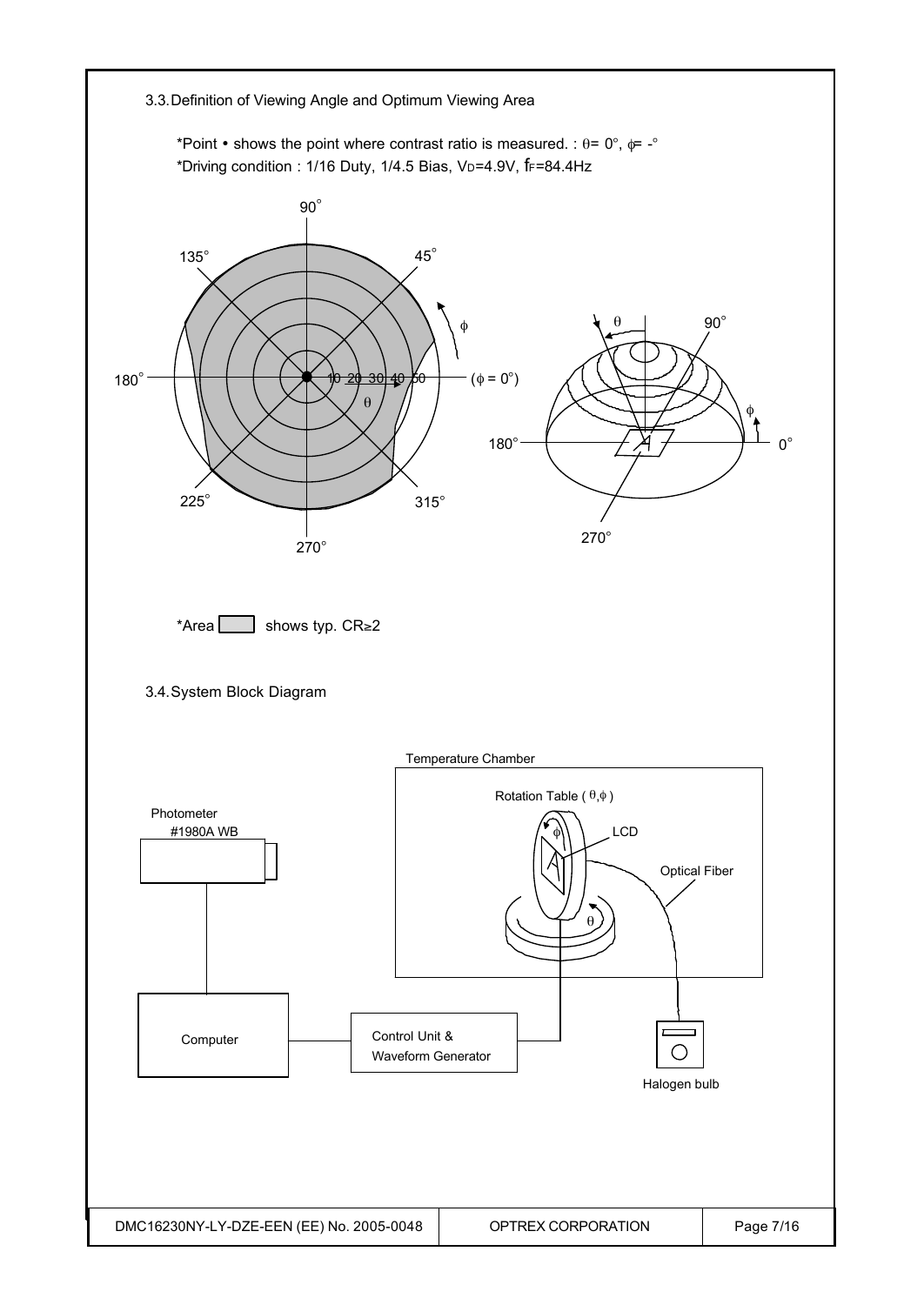### 4.I/O Terminal

#### 4.1.Pin Assignment

| No.            | Symbol             | Level | Function                                          |
|----------------|--------------------|-------|---------------------------------------------------|
| 1              | Vss                |       | Power Supply (0V, GND)                            |
| $\overline{2}$ | <b>Vcc</b>         |       | Power Supply for Logic                            |
| 3              | <b>VEE</b>         |       | Power Supply for LCD Drive                        |
| 4              | <b>RS</b>          | H/L   | Register Select Signal                            |
| 5              | R/W                | H/L   | Read/Write Select Signal H: Read L: Write         |
| 6              | Е                  | H/L   | Enable Signal (No pull-up Resister)               |
| $\overline{7}$ | DB <sub>0</sub>    | H/L   | Data Bus Line / Non-connection at 4-bit operation |
| 8              | DB1                | H/L   | Data Bus Line / Non-connection at 4-bit operation |
| 9              | DB <sub>2</sub>    | H/L   | Data Bus Line / Non-connection at 4-bit operation |
| 10             | DB <sub>3</sub>    | H/L   | Data Bus Line / Non-connection at 4-bit operation |
| 11             | DB4                | H/L   | Data Bus Line                                     |
| 12             | DB <sub>5</sub>    | H/L   | Data Bus Line                                     |
| 13             | DB <sub>6</sub>    | H/L   | Data Bus Line                                     |
| 14             | DB7                | H/L   | Data Bus Line                                     |
| 15             | <b>LED CATHODE</b> |       | <b>LED Cathode Terminal</b>                       |
| 16             | <b>LED ANODE</b>   |       | <b>LED Anode Terminal</b>                         |

4.2.Example of Power Supply

It is recommended to apply a potentiometer for the contrast adjust due to the tolerance of the driving voltage and its temperature dependence.

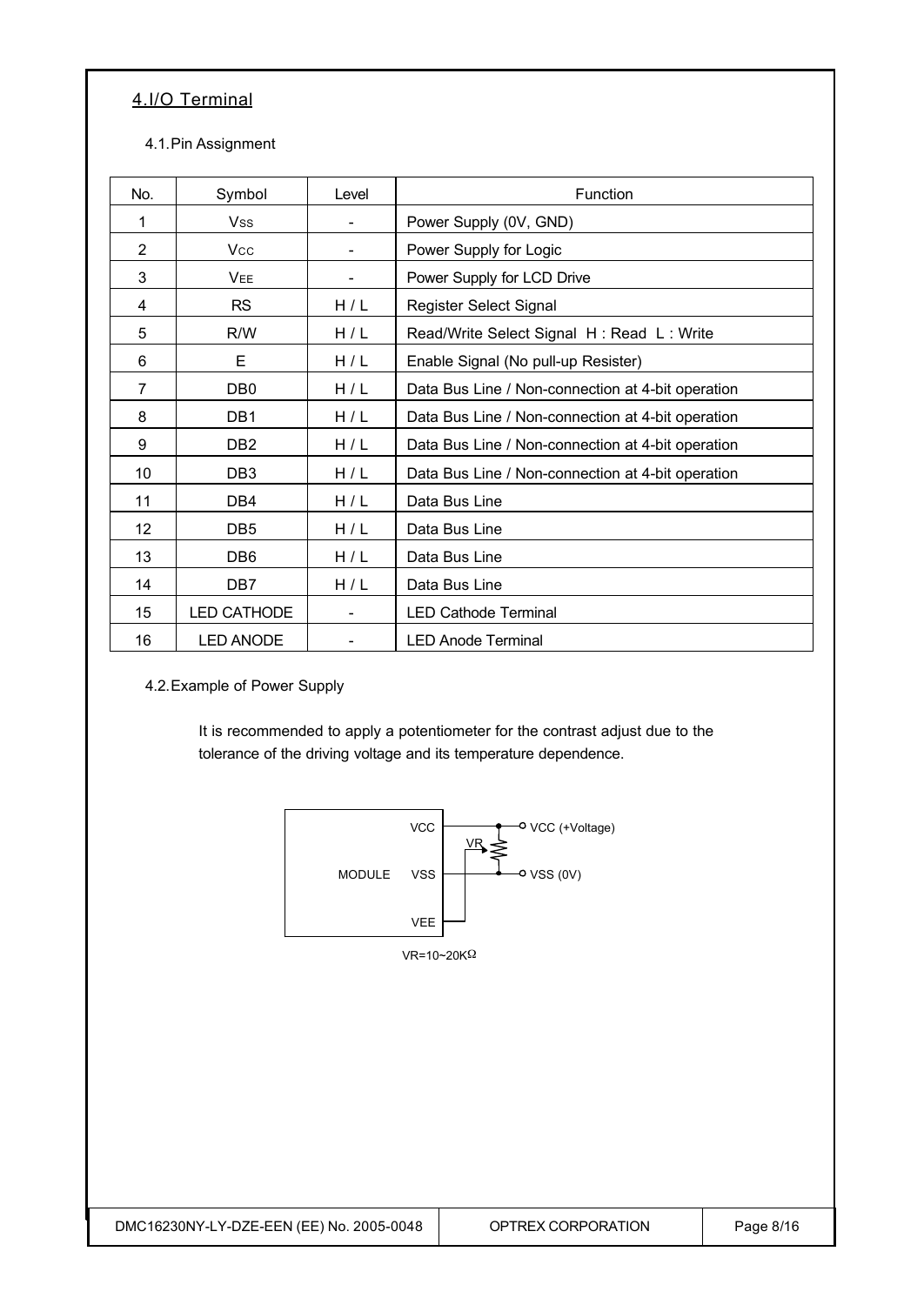| 4.3. Block Diagram                                              |                                                   |                                                    |                                                                                                                         |           |
|-----------------------------------------------------------------|---------------------------------------------------|----------------------------------------------------|-------------------------------------------------------------------------------------------------------------------------|-----------|
| DB7<br>$\pmb{\wr}$<br>DB <sub>0</sub><br>E.<br><b>R/W</b><br>RS | $\bf 8$<br>Control LSI<br>NT3881<br>or equivalent | COM 16<br><b>SEG 40</b><br>$\overline{\mathbf{4}}$ | LCDP<br>16 characters $\times$ 2 lines<br>$\sqrt{\text{SEG}}$ 40<br>Column Driver<br>NT3882 $\times$ 1<br>or equivalent |           |
| VCC<br><b>VSS</b><br>VEE -                                      | क्रे                                              | <b>Bias Circuit</b>                                | $\rightarrow$ To LSI                                                                                                    |           |
| LED ANODE<br>LED CATHODE                                        |                                                   | <b>LED Backlight</b>                               |                                                                                                                         |           |
|                                                                 |                                                   |                                                    |                                                                                                                         |           |
|                                                                 |                                                   |                                                    |                                                                                                                         |           |
| DMC16230NY-LY-DZE-EEN (EE) No. 2005-0048                        |                                                   |                                                    | OPTREX CORPORATION                                                                                                      | Page 9/16 |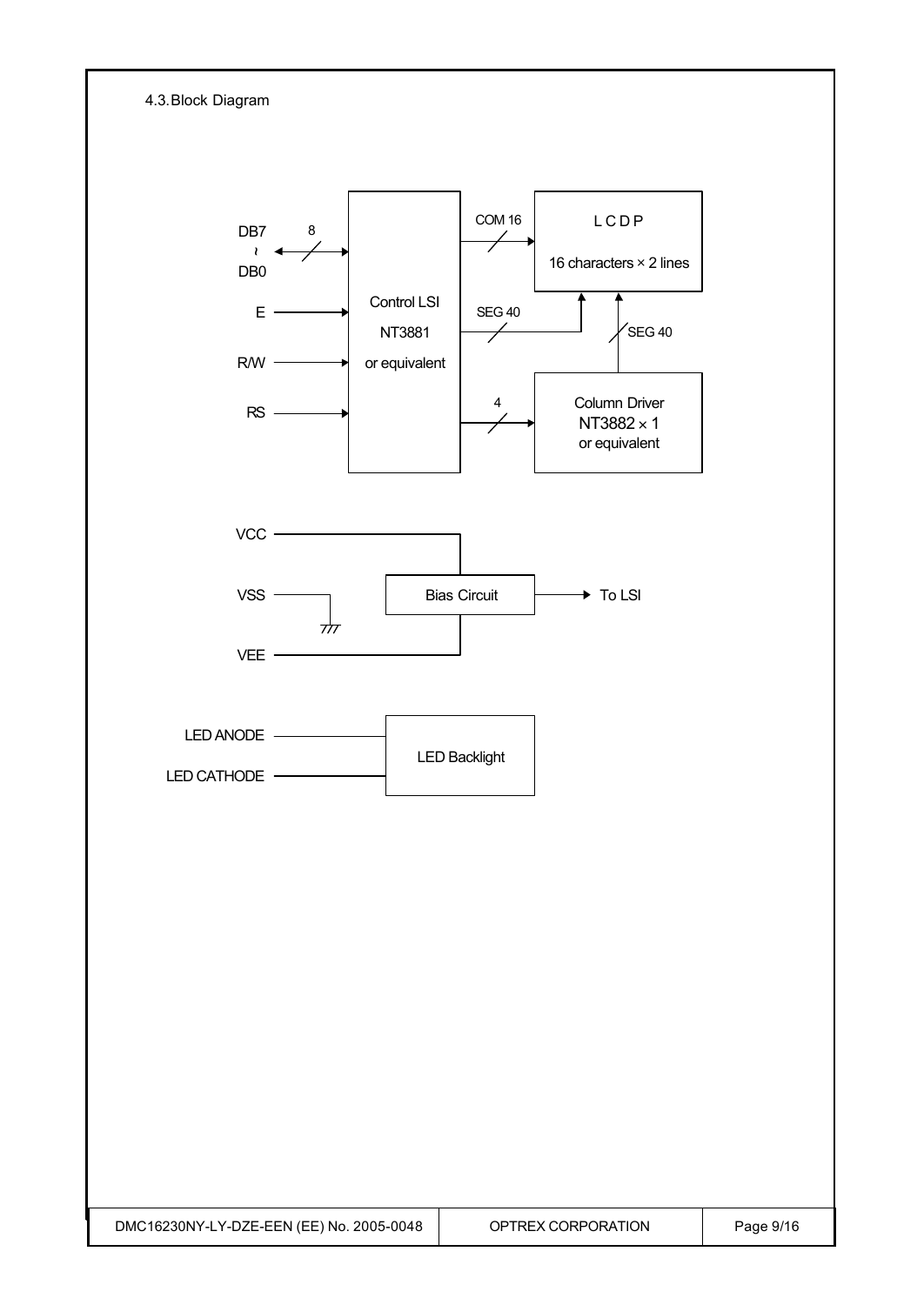#### 5.Test

No change on display and in operation under the following test condition.

Conditions: Unless otherwise specified, tests will be conducted under the following condition. Temperature: 20±5°C Humidity : 65±5%RH tests will be not conducted under functioning state.

| No.            | Parameter                         | Conditions                                                                                                                                                                                                                                                           | <b>Notes</b> |
|----------------|-----------------------------------|----------------------------------------------------------------------------------------------------------------------------------------------------------------------------------------------------------------------------------------------------------------------|--------------|
| 1              | <b>High Temperature Operating</b> | 50°C±2°C, 96hrs (operation state)                                                                                                                                                                                                                                    |              |
| $\overline{2}$ | Low Temperature Operating         | 0°C±2°C, 96hrs (operation state)                                                                                                                                                                                                                                     | 1            |
| 3              | <b>High Temperature Storage</b>   | 70°C±2°C, 96hrs                                                                                                                                                                                                                                                      | 2            |
| 4              | Low Temperature Storage           | -20 $^{\circ}$ C $\pm$ 2 $^{\circ}$ C, 96hrs                                                                                                                                                                                                                         | 1,2          |
| 5              | Damp Proof Test                   | 40°C±2°C,90~95%RH, 96hrs                                                                                                                                                                                                                                             | 1,2          |
| 6              | <b>Vibration Test</b>             | Total fixed amplitude: 1.5mm<br>Vibration Frequency: 10~55Hz<br>One cycle 60 seconds to 3 directions of X, Y, Z for<br>each 15 minutes                                                                                                                               | 3            |
| $\overline{7}$ | <b>Shock Test</b>                 | To be measured after dropping from 60cm high on<br>the concrete surface in packing state.<br>Dropping method corner dropping<br>F<br>A corner : once<br>Edge dropping<br>G<br>B,C,D edge: once<br>B<br>Face dropping<br>E,F,G face: once<br>60cm<br>Concrete Surface |              |

Note 1 :No dew condensation to be observed.

Note 2 :The function test shall be conducted after 4 hours storage at the normal Temperature and humidity after removed from the test chamber.

Note 3 :Vibration test will be conducted to the product itself without putting it in a container.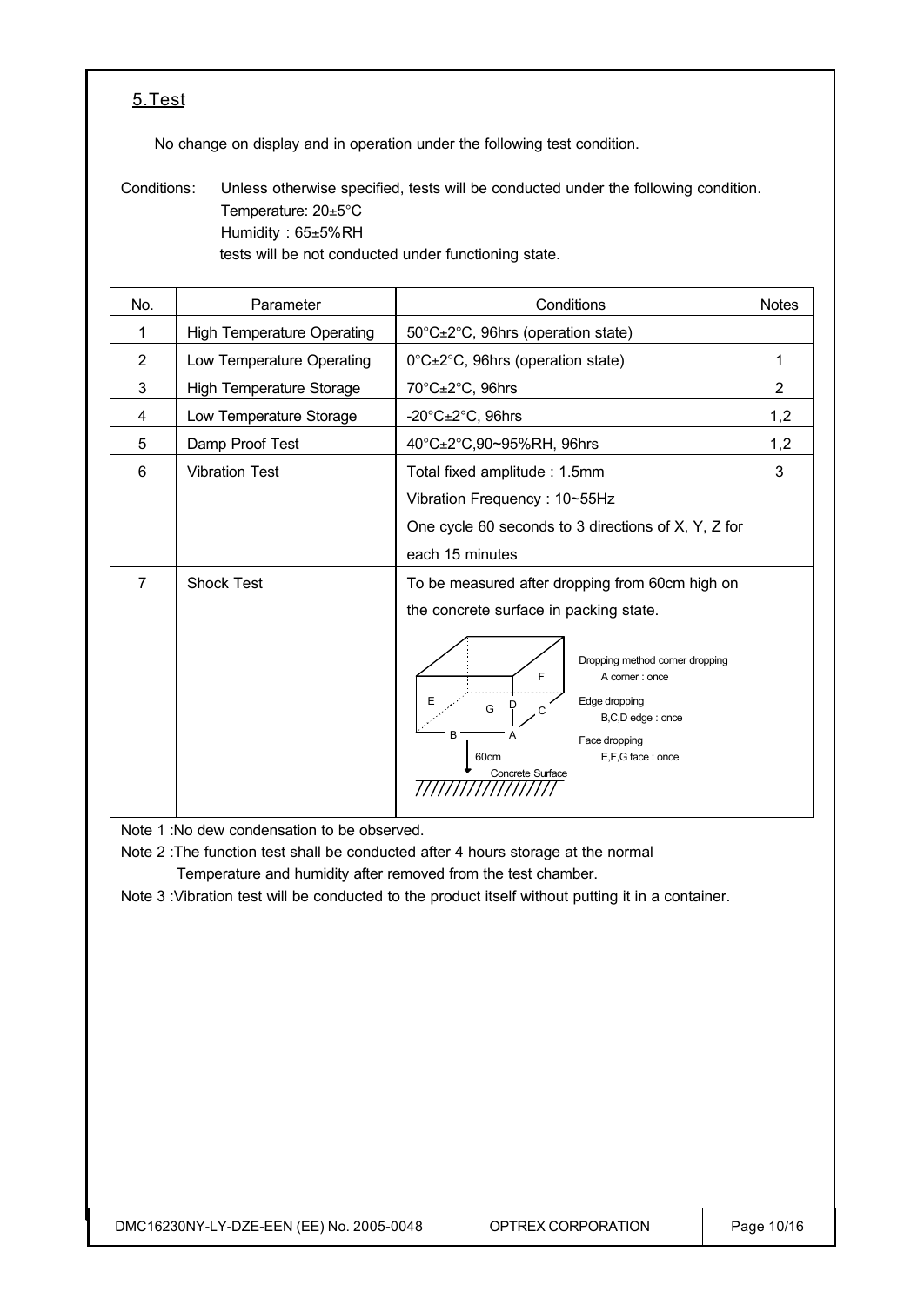#### 6.Appearance Standards

6.1.Inspection conditions

The LCD shall be inspected under 40W white fluorescent light.

The distance between the eyes and the sample shall be more than 30cm.

All directions for inspecting the sample should be within 45°against perpendicular line.



6.2.Definition of applicable Zones



A Zone : Active display area

B Zone : Area from outside of "A Zone" to validity viewing area

C Zone : Rest parts

A Zone + B Zone = Validity viewing area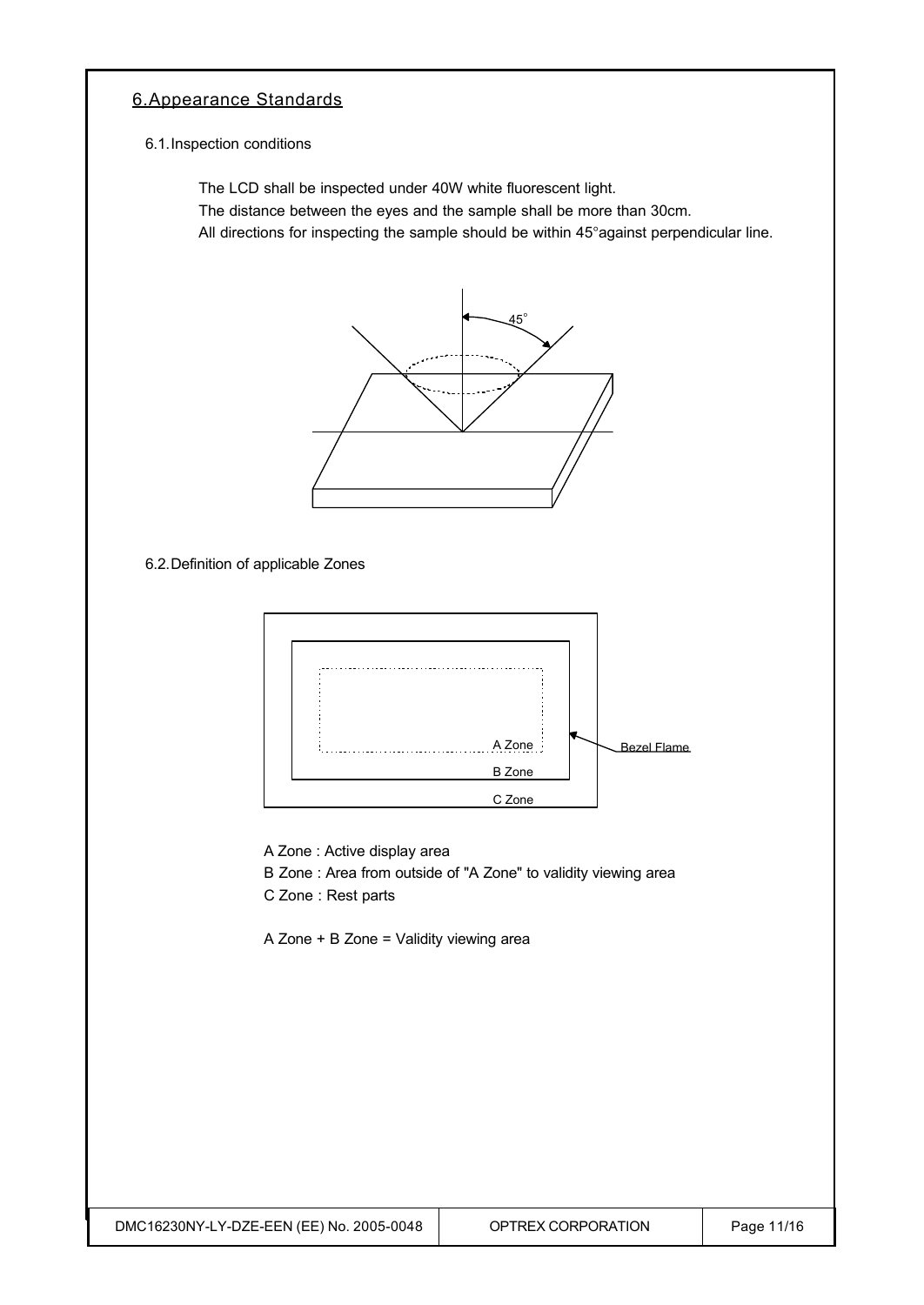|                | 6.3. Standards                      |                                                   |                                                                                |                                 |                       |                   |         |  |
|----------------|-------------------------------------|---------------------------------------------------|--------------------------------------------------------------------------------|---------------------------------|-----------------------|-------------------|---------|--|
| No.            | Parameter                           | Criteria                                          |                                                                                |                                 |                       |                   |         |  |
| 1              | <b>Black and</b>                    |                                                   | (1) Round Shape                                                                |                                 |                       |                   |         |  |
|                | White Spots,                        | Zone                                              |                                                                                |                                 | Acceptable Number     |                   |         |  |
|                | Foreign Substances                  |                                                   | Dimension $(mm)$                                                               |                                 | A                     | B                 | C       |  |
|                |                                     | $D \leq 0.1$                                      |                                                                                | $\star$                         | $\star$               | $\star$           |         |  |
|                |                                     | $0.1 < D \le 0.2$                                 |                                                                                | 5                               | 5                     | $\star$           |         |  |
|                |                                     |                                                   | $0.2 < D \le 0.3$<br>0.3 < D                                                   |                                 | $\mathbf 0$           | 1                 | $\star$ |  |
|                |                                     |                                                   |                                                                                |                                 | $\mathbf 0$           | $\mathbf 0$       | $\star$ |  |
|                | $D = (Long + Short)/2$ *: Disregard |                                                   |                                                                                |                                 |                       |                   |         |  |
|                |                                     |                                                   | (2) Line Shape                                                                 |                                 |                       |                   |         |  |
|                |                                     | Zone                                              |                                                                                |                                 | Acceptable Number     |                   |         |  |
|                |                                     |                                                   | X/mm                                                                           | Y(mm)                           | A                     | B                 | C       |  |
|                |                                     |                                                   |                                                                                | $0.02 \ge W$                    | $\star$               | $\star$           | $\star$ |  |
|                |                                     |                                                   | $2.0 \le L$                                                                    | $0.03 \ge W$                    | 3                     | 3                 | $\star$ |  |
|                |                                     |                                                   | $1.0 \le L$                                                                    | $0.04 \ge W$                    | 1                     | $\overline{2}$    | $\star$ |  |
|                |                                     |                                                   | $1.0 \le L$                                                                    | $0.05 \ge W$                    | $\mathbf 0$           | $\overline{2}$    | $\star$ |  |
|                |                                     |                                                   | 0.05 < W                                                                       |                                 | In the same way $(1)$ |                   |         |  |
|                |                                     |                                                   |                                                                                | X: Length Y: Width *: Disregard |                       |                   |         |  |
|                | Total defects shall not exceed 5.   |                                                   |                                                                                |                                 |                       |                   |         |  |
| $\overline{2}$ | Air Bubbles                         |                                                   |                                                                                |                                 |                       |                   |         |  |
|                | (between glass                      |                                                   | Zone                                                                           |                                 |                       | Acceptable Number |         |  |
|                | & polarizer)                        |                                                   | Dimension (mm)                                                                 |                                 | A                     | B                 | C       |  |
|                |                                     |                                                   | $D \leq 0.15$<br>$0.15 < D \le 0.3$<br>$0.3 < D \leq 0.5$<br>$0.5 < D \le 1.0$ |                                 | $\star$               | $\star$           | $\star$ |  |
|                |                                     |                                                   |                                                                                |                                 | $\overline{c}$        | 3                 | $\star$ |  |
|                |                                     |                                                   |                                                                                |                                 | $\mathbf{1}$          | $\overline{2}$    | $\star$ |  |
|                |                                     |                                                   |                                                                                |                                 | $\pmb{0}$             | $\mathbf{1}$      | $\star$ |  |
|                |                                     | *: Disregard<br>Total defects shall not exceed 3. |                                                                                |                                 |                       |                   |         |  |
|                |                                     |                                                   |                                                                                |                                 |                       |                   |         |  |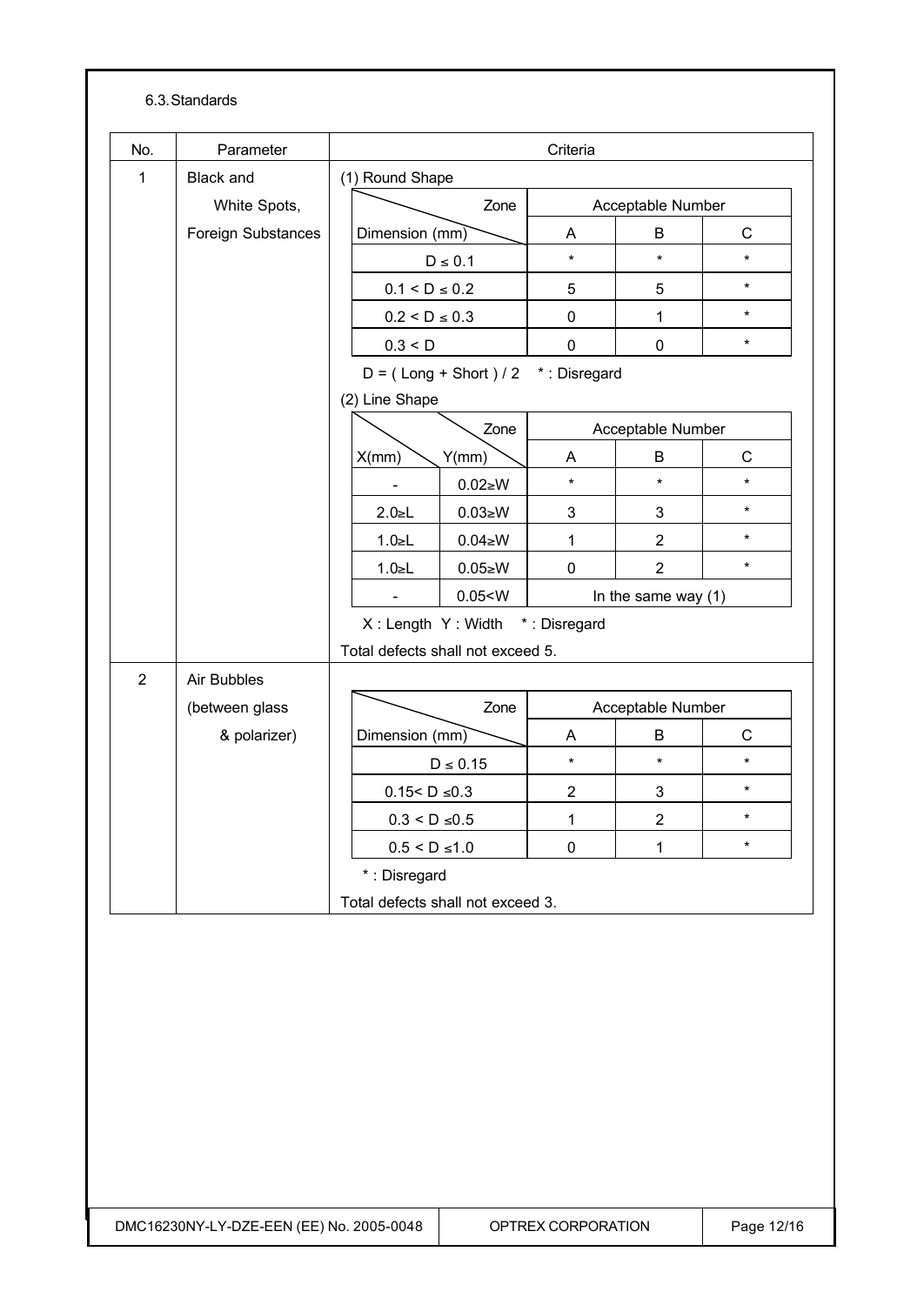| No.                       | Parameter                  | Criteria                                                                                |  |  |  |
|---------------------------|----------------------------|-----------------------------------------------------------------------------------------|--|--|--|
| $\ensuremath{\mathsf{3}}$ | The Shape of Dot           | (1) Dot Shape (with Dent)<br>$0.15 \ge \frac{1}{1}$<br>As per the sketch of left hand.  |  |  |  |
|                           |                            | (2) Dot Shape (with Projection)<br>Should not be connected to next dot.<br>(3) Pin Hole |  |  |  |
|                           |                            | $(X+Y) / 2 \le 0.2$ mm<br>(Less than 0.1mm is no counted.)                              |  |  |  |
|                           |                            | Total defects shall not exceed 5.                                                       |  |  |  |
| $\overline{\mathbf{4}}$   | <b>Polarizer Scratches</b> | Not to be conspicuous defects.                                                          |  |  |  |
| 5                         | <b>Polarizer Dirts</b>     | If the stains are removed easily from LCDP surface, the module is not                   |  |  |  |
| $\,6\,$                   | <b>Color Variation</b>     | not defective.                                                                          |  |  |  |
|                           |                            | Not to be conspicuous defects.                                                          |  |  |  |
|                           |                            |                                                                                         |  |  |  |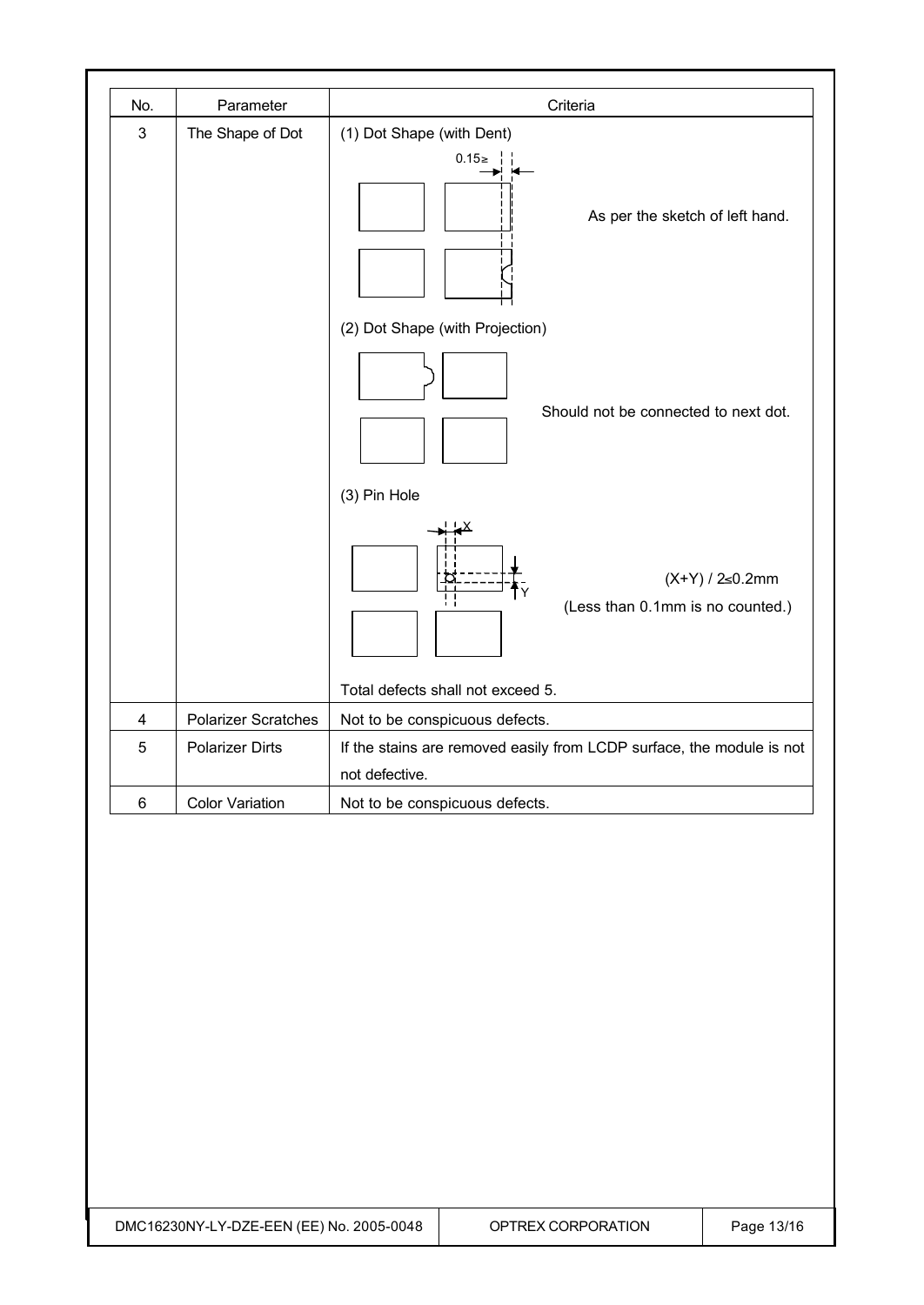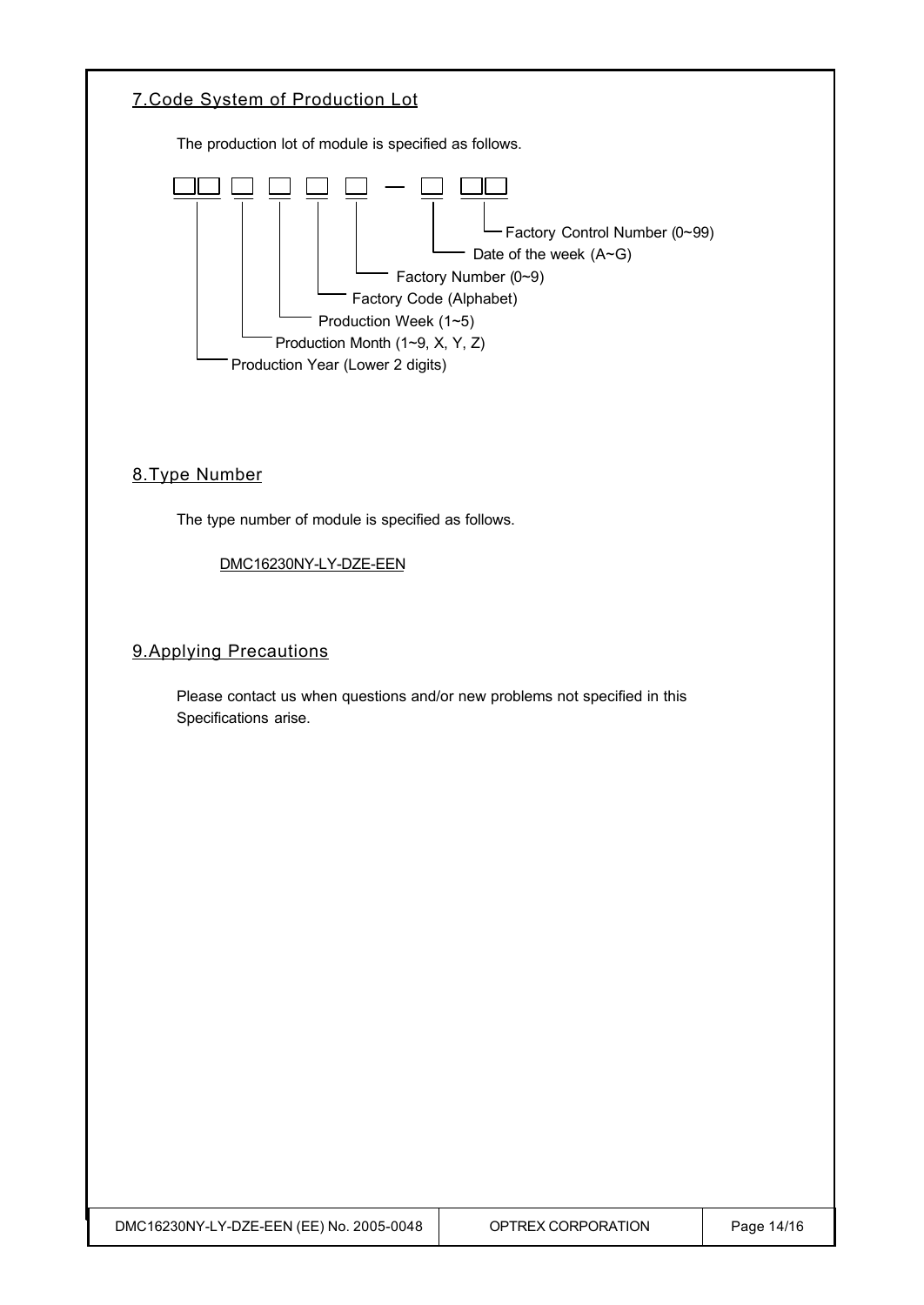#### 10.Precautions Relating Product Handling

The Following precautions will guide you in handling our product correctly.

- 1) Liquid crystal display devices
- 1. The liquid crystal display device panel used in the liquid crystal display module is made of plate glass. Avoid any strong mechanical shock. Should the glass break handle it with care.
- 2. The polarizer adhering to the surface of the LCD is made of a soft material. Guard against scratching it.
- 2) Care of the liquid crystal display module against static electricity discharge.
	- 1. When working with the module, be sure to ground your body and any electrical equipment you may be using. We strongly recommend the use of anti static mats ( made of rubber ), to protect work tables against the hazards of electrical shock.
	- 2. Avoid the use of work clothing made of synthetic fibers. We recommend cotton clothing or other conductivity-treated fibers.
	- 3. Slowly and carefully remove the protective film from the LCD module, since this operation can generate static electricity.
- 3) When the LCD module alone must be stored for long periods of time:
	- 1.Protect the modules from high temperature and humidity.
- 2.Keep the modules out of direct sunlight or direct exposure to ultraviolet rays.
- 3.Protect the modules from excessive external forces.
- 4) Use the module with a power supply that is equipped with an overcurrent protector circuit,since the module is not provided with this protective feature.
- 5) Do not ingest the LCD fluid itself should it leak out of a damaged LCD module. Should hands or clothing come in contact with LCD fluid, wash immediately with soap.
- 6) Conductivity is not guaranteed for models that use metal holders where solder connections between the metal holder and the PCB are not used. Please contact us to discuss appropriate ways to assure conductivity.
- 7) For models which use CFL:
- 1.High voltage of 1000V or greater is applied to the CFL cable connector area. Care should be taken not to touch connection areas to avoid burns.
- 2.Protect CFL cables from rubbing against the unit and thus causing the wire jacket to become worn.
- 3.The use of CFLs for extended periods of time at low temperatures will significantly shorten their service life.
- 8) For models which use touch panels:
- 1.Do not stack up modules since they can be damaged by components on neighboring modules.
- 2.Do not place heavy objects on top of the product. This could cause glass breakage.
- 9) For models which use COG,TAB,or COF:
- 1.The mechanical strength of the product is low since the IC chip faces out unprotected from the rear. Be sure to protect the rear of the IC chip from external forces.
- 2.Given the fact that the rear of the IC chip is left exposed, in order to protect the unit from electrical damage, avoid installation configurations in which the rear of the IC chip runs the risk of making any electrical contact.